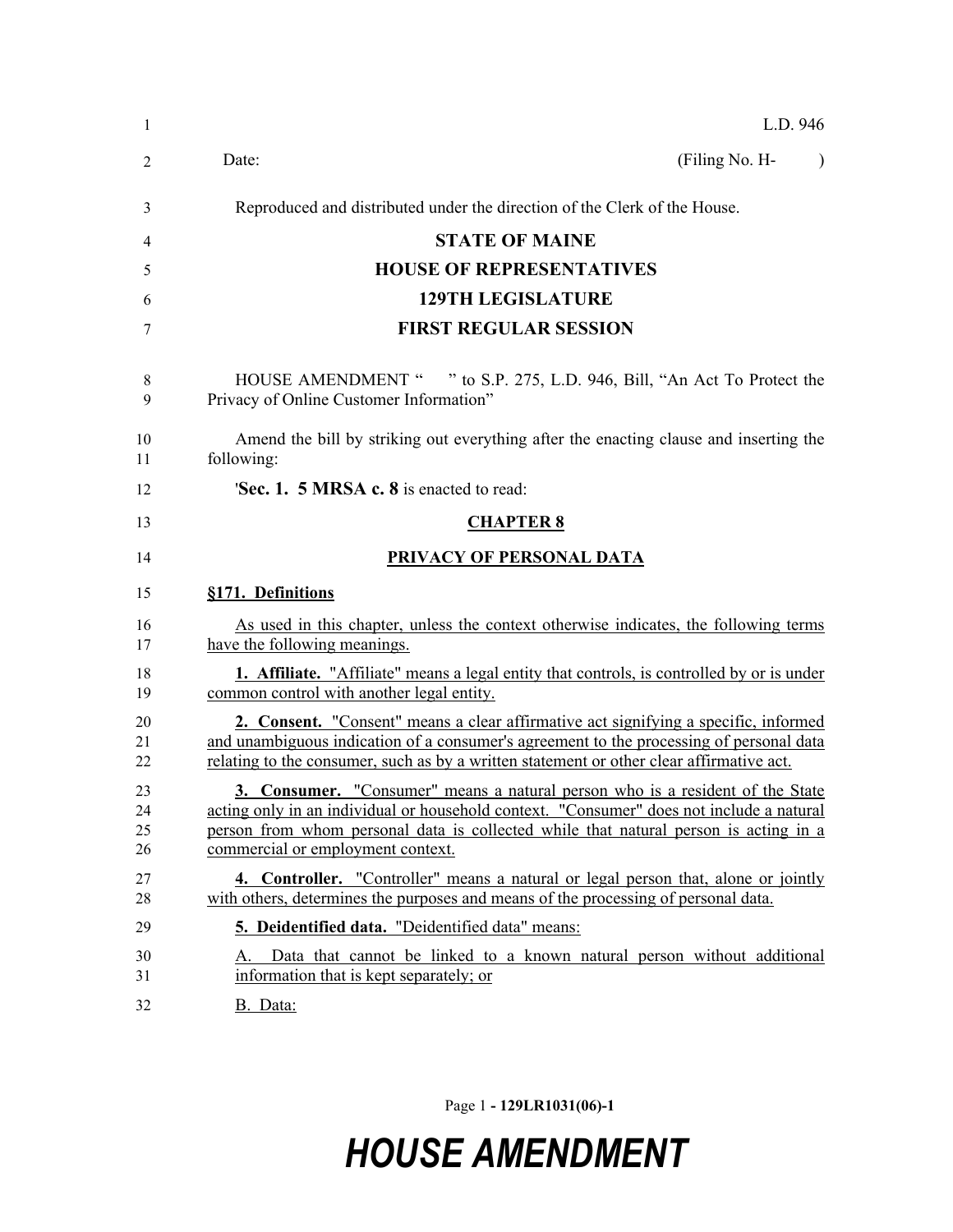| 1              | (1) That has been modified to a degree that the risk of reidentification of a             |
|----------------|-------------------------------------------------------------------------------------------|
| $\overline{2}$ | known natural person is small;                                                            |
| $\mathfrak{Z}$ | (2) That is subject to a public commitment by the controller not to attempt to            |
| $\overline{4}$ | reidentify the data; and                                                                  |
| 5              | (3) To which has been applied one or more enforceable controls to prevent                 |
| 6              | reidentification. Enforceable controls to prevent reidentification may include            |
| 7              | legal, administrative, technical or contractual controls.                                 |
| 8              | 6. Designated request address. "Designated request address" means an e-mail               |
| 9              | address, online form, toll-free telephone number or other reasonable method that a        |
| 10             | consumer may use to request the information required to be provided pursuant to this      |
| 11             | chapter.                                                                                  |
| 12             | 7. Disclose. "Disclose" means to release, transfer, share, disseminate or otherwise       |
| 13             | communicate orally, in writing or by electronic or any other means to a 3rd party a       |
| 14             | consumer's personal data. "Disclose" does not include the disclosure of personal data by  |
| 15             | a controller to a 3rd party:                                                              |
| 16             | A. Under a written contract authorizing the 3rd party only to use or disclose the         |
| 17             | personal data to perform services on behalf of the controller;                            |
| 18             | B. Based on a good faith belief that disclosure is required to comply with applicable     |
| 19             | law, regulation, legal process or court order or is reasonably necessary to address       |
| 20             | fraud, risk management, security, an emergency or technical issues; to protect the        |
| 21             | controller's rights or property; or to protect against illegal activities; or             |
| 22             | C. In connection with a proposed or actual sale to or merger with the 3rd party,          |
| 23             | bankruptcy of the controller or sale of all or part of the controller's assets to the 3rd |
| 24             | party.                                                                                    |
| 25             | <b>8. Online service.</b> "Online service" means an information service provided over the |
| 26             | Internet that processes personal data.                                                    |
| 27             | 9. Personal data. "Personal data" means any information that is linked or                 |
| 28             | reasonably linkable to an identified or identifiable natural person. "Personal data" does |
| 29             | not include deidentified data or publicly available information. For the purposes of this |
| 30             | subsection, "publicly available information" means information that is lawfully made      |
| 31             | available from federal, state or local government records.                                |
| 32             | 10. Process. "Process" means to collect, use, store, disclose, analyze, delete or         |
| 33             | modify personal data.                                                                     |
| 34             | 11. Processor. "Processor" means a natural or legal person that processes personal        |
| 35             | data on behalf of a controller.                                                           |
| 36             | 12. Sale. "Sale" means the exchange of personal data for monetary consideration by        |
| 37             | a controller to a 3rd party for purposes of licensing or selling personal data at the 3rd |
| 38             | party's discretion to additional 3rd parties. "Sale" does not include:                    |
| 39             | A. The disclosure of personal data to a processor;                                        |

Page 2 **- 129LR1031(06)-1**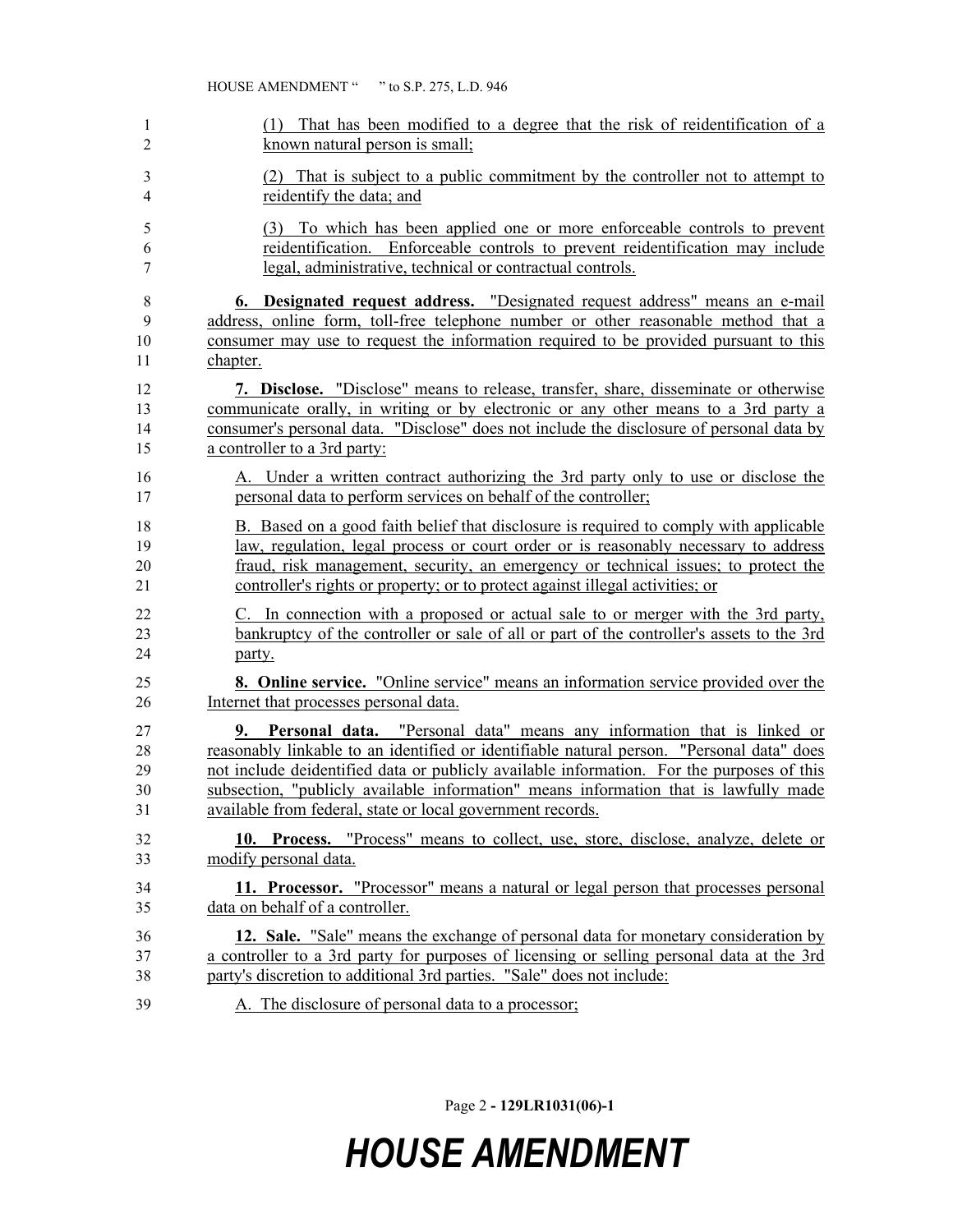| 1              | B. The disclosure of personal data to a 3rd party with whom the consumer has a               |
|----------------|----------------------------------------------------------------------------------------------|
| $\overline{c}$ | direct relationship for purposes of providing a product or service requested by the          |
| 3              | consumer or otherwise in a manner that is consistent with a consumer's reasonable            |
| 4              | expectations considering the context in which the consumer provided the personal             |
| 5              | data to the controller;                                                                      |
| 6              | C. The disclosure or transfer of personal data to an affiliate of the controller; or         |
| 7              | D. The disclosure of personal data to a 3rd party as an asset that is part of a merger,      |
| $\,$ 8 $\,$    | acquisition, bankruptcy or other transaction in which the 3rd party assumes control of       |
| 9              | all or part of the controller's assets.                                                      |
| 10             | 13. Sensitive data. "Sensitive data" means:                                                  |
| 11             | A. A social security number or financial information that would allow use of or              |
| 12             | access to a consumer's bank or credit card account;                                          |
| 13             | B. Personal data revealing a person's religious beliefs, mental or physical health           |
| 14             | diagnosis, medical records, sexual history or sexual orientation;                            |
| 15             | C. Genetic or biometric data that can uniquely identify a natural person; or                 |
| 16             | D. The personal data of a child under 13 years of age.                                       |
| 17             | <b>14. Third party.</b> "Third party" means a natural or legal person, public authority,     |
| 18             | agency or body other than the consumer, the controller, the processor of the controller or   |
| 19             | an affiliate of the processor or of the controller.                                          |
| 20             | 15. Verified request. "Verified request" means a request made by a consumer to               |
| 21             | exercise a right or rights set forth in this chapter that can be reasonably authenticated by |
| 22             | the controller using commercially reasonable means.                                          |
| 23             | §172. Consumer rights                                                                        |
| 24             | <b>1. Right to transparency.</b> A controller that collects personal data through the        |
| 25             | Internet about consumers who use or visit its commercial website or online service shall,    |
| 26             | in the controller's customer service agreement or incorporated addendum or any other         |
| 27             | readily available mechanism accessible to the consumer, provide a notice that:               |
| 28             | A. Identifies all categories of personal data that the controller or the controller's        |
| 29             | processor processes about individual consumers collected through its commercial              |
| 30             | website or online service;                                                                   |
| 31             | B. Identifies all categories of 3rd parties to whom the controller may disclose that         |
| 32             | personal data;                                                                               |
| 33             | C. Discloses whether a 3rd party may collect personal data about an individual               |
| 34             | consumer's online activities over time and across different commercial websites or           |
| 35             | online services when the consumer uses the commercial website or online service of           |
| 36             | the controller;                                                                              |
| 37             | D. Provides a description of the procedure for an individual consumer who uses or            |
| 38             | visits the commercial website or online service to review and request changes to             |
| 39             | inaccurate personal data that is collected by the controller as a result of the              |
| 40             | consumer's use or visits to the commercial website or online service;                        |

Page 3 **- 129LR1031(06)-1**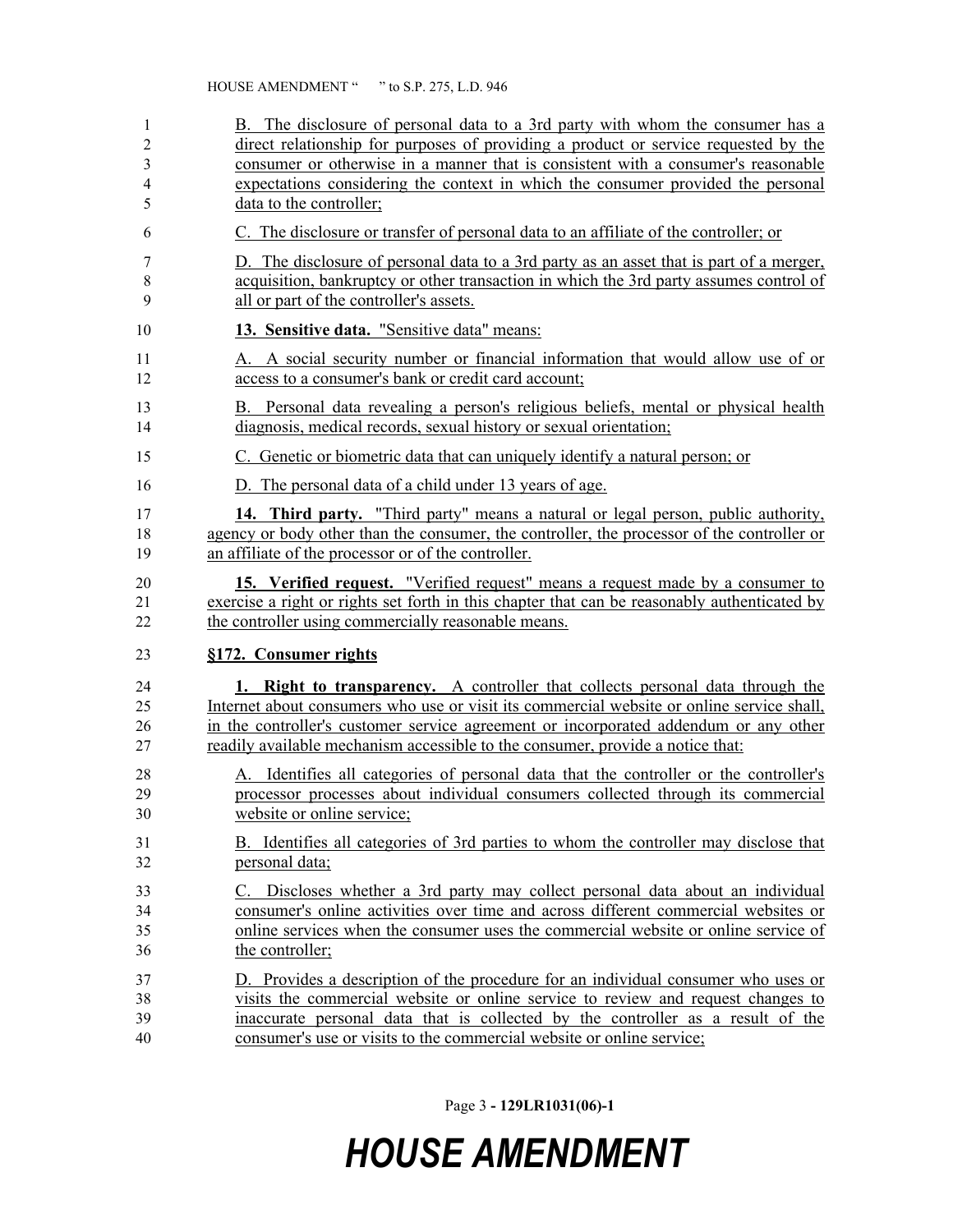E. Describes the procedure by which the controller notifies consumers who use or visit its commercial website or online service of material changes to the notice required to be made available through this subsection; F. States the effective date of the notice; and G. Provides a description of a consumer's rights, as required by this chapter, accompanied by one or more designated request addresses. **2. Right to know.** A controller that sells a consumer's personal data collected 8 through the consumer's use of or visit to the controller's commercial website or online service shall make the following information available to the consumer free of charge upon receipt of a verified request from the consumer: A. All categories of the consumer's personal data that were sold; and B. All categories of 3rd parties that received the consumer's personal data through a sale of the consumer's personal data by the controller. **3. Right to opt out of sale of personal data.** A controller that sells the personal data of a consumer collected through the consumer's use of or visit to the controller's commercial website or online service shall clearly and conspicuously post on its commercial website or online service a designated request address or link to the designated request address through which a consumer may opt out of the sale of the consumer's personal data to 3rd parties by making a verified request. A controller may not require a consumer to establish an account with the controller in order to opt out of the sale of the consumer's personal data. **§173. Risk assessments for use of personal data 1. Risk assessment required.** A controller shall conduct a risk assessment of each processing activity performed by the controller or the controller's processor that involves personal data. A controller shall conduct an additional risk assessment any time there is a change in processing that materially increases the risk to consumers. The risk assessment must take into account the category of personal data being processed by the controller or the controller's processor, including the extent to which the personal data is sensitive data or otherwise sensitive in nature, and the context in which the personal data is being processed. Risk assessments conducted under this subsection must identify and weigh the benefits that may flow directly and indirectly from the processing to the controller, the consumer, other stakeholders and the public against the potential risks to the rights of consumers associated with such processing, as mitigated by safeguards that can be 34 employed by the controller or the controller's processor to reduce such risks. The use of deidentified data and the reasonable expectations of consumers, as well as the context of the processing and the relationship between the controller and the consumer whose personal data is processed, must factor into the risk assessment. The controller shall make the results of a risk assessment available to the Attorney General upon request. A risk assessment conducted under this subsection is confidential and not a public record pursuant to Title 1, section 402, subsection 3. **2. Consumer consent requirements.** If the risk assessment conducted under subsection 1 determines that the potential risks to consumer privacy are substantial and

Page 4 **- 129LR1031(06)-1**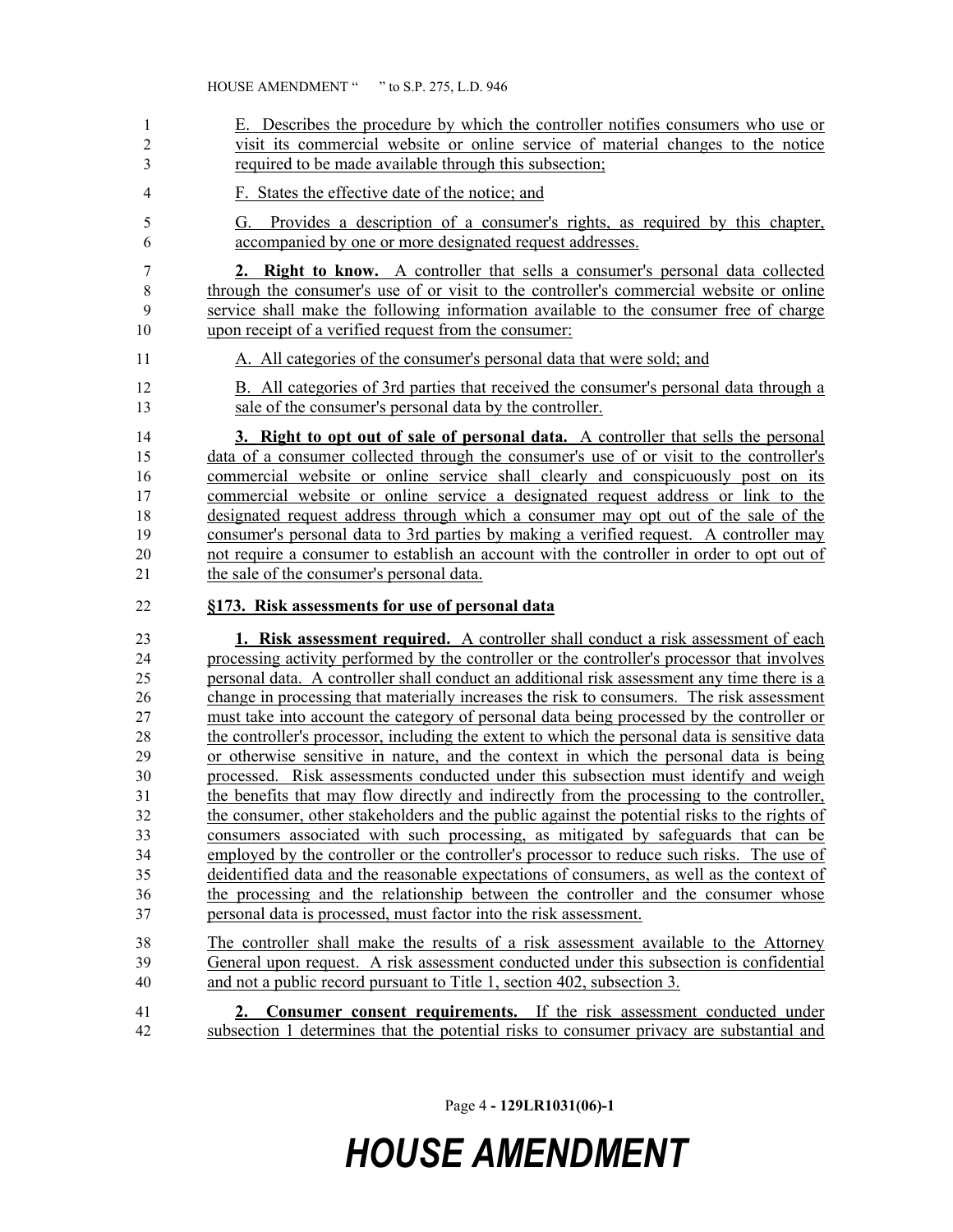outweigh the interests of the controller, the consumer, other stakeholders and the public in the processing of the personal data of the consumer, the controller may engage in such processing only if the consumer provides consent to the processing or if the processing is covered by an exemption or limitation under section 175. Processing of personal data for a business purpose is presumed to be permissible unless it involves the processing of sensitive data and the risk of processing cannot be reduced through the use of appropriate administrative and technical safeguards. To the extent the controller seeks consumer consent for processing, the consent must be as easy to withdraw as to give.

#### **§174. Response to verified requests**

 A controller that receives a verified request from a consumer through a designated 11 request address under this chapter shall provide a response to the consumer within 60 days of the controller's authentication of the request. Upon an authenticated verified request from a consumer for information pertaining to sales of personal data, a controller shall provide the consumer information pertaining to all sales of the consumer's personal data pursuant to this chapter that occurred in the 12 months prior to the date of the consumer's verified request. This section does not apply to personal data disclosed or sold prior to July 1, 2021.

#### **§175. Exemptions and limitations**

- **1. Restrictions limited.** Nothing in this chapter restricts a controller's or processor's ability to:
- A. Comply with federal, state or local laws, rules or regulations;
- B. Comply with a civil, criminal or regulatory inquiry, investigation, subpoena or summons by federal, state, local or other governmental authorities;
- C. Cooperate with law enforcement agencies concerning conduct or activity that the controller or processor reasonably and in good faith believes may violate federal, state or local law;
- D. Investigate, exercise or defend legal claims;
- E. Protect the vital interests of the consumer or of another natural person;
- F. Prevent, detect or respond to identity theft, fraud or other malicious or illegal activity, safeguard intellectual property rights or verify identities; or
- G. Assist another entity with any of the activities set forth in paragraphs A to F.
- **2. Requirements limited.** Nothing in this chapter requires a controller or processor to reidentify deidentified data or to collect, retain, use, link or combine personal data concerning a consumer that the controller or processor would not otherwise collect, retain, use, link or combine in the ordinary course of business.
- **3. Application limited.** Nothing in this chapter applies to:
- A. Personal data collected, processed, sold or disclosed pursuant to the federal Driver's Privacy Protection Act of 1994, 18 United States Code, Sections 2721 to 2725 (2019); or

Page 5 **- 129LR1031(06)-1**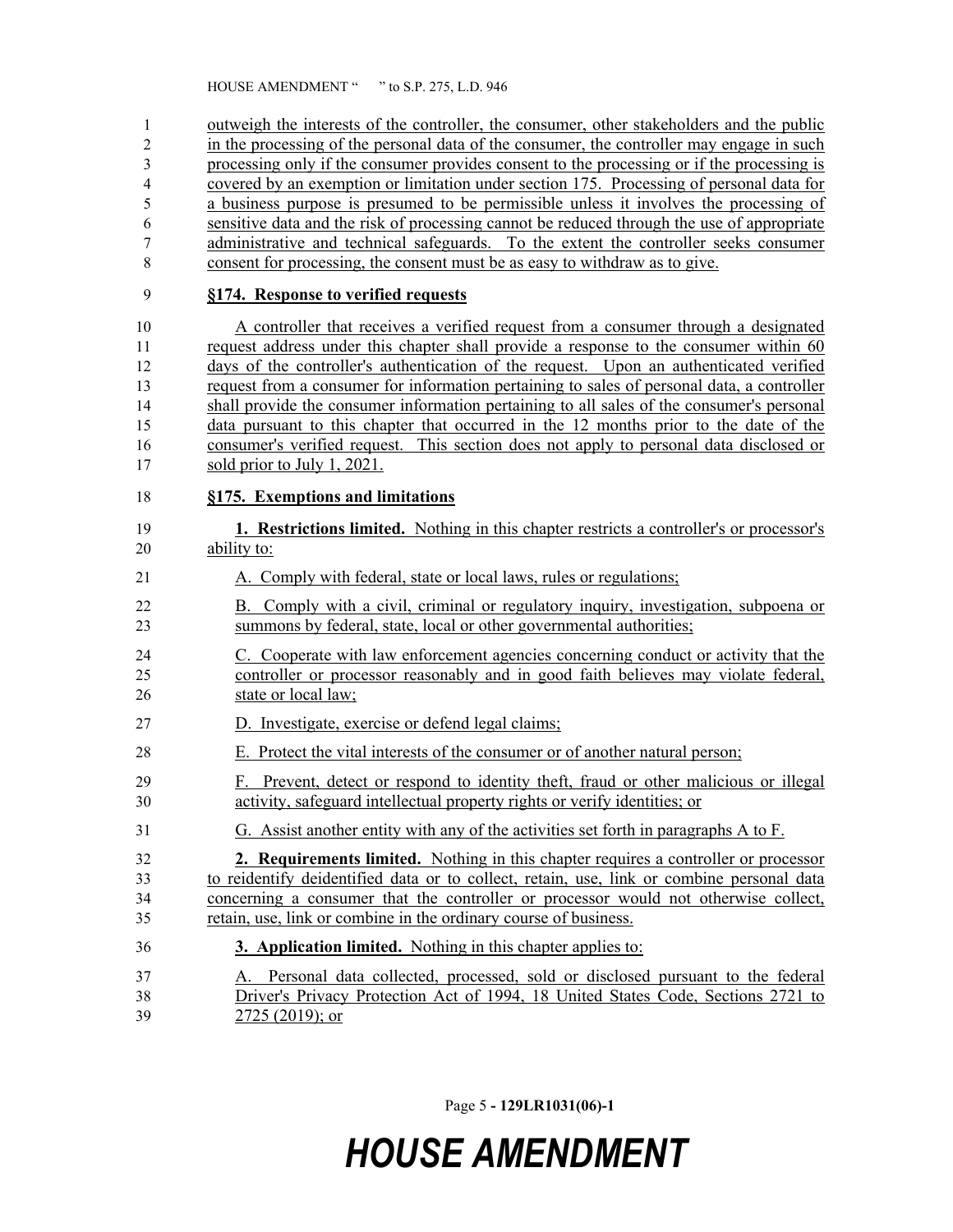B. The sale or provision of personal data to or from a consumer reporting agency if that data is reported in, or used to generate, a consumer report as defined by 15 United States Code, Section 1681a(d) as long as use of that data is limited in accordance with the federal Fair Credit Reporting Act, 15 United States Code, Sections 1681 to 1681x (2019).

### **§176. Enforcement**

 The Attorney General has exclusive authority to enforce this chapter. Whenever the Attorney General has reason to believe that a controller is not complying with any requirement of this chapter, the Attorney General may provide written notice of the alleged violation to the controller. If the controller fails to cure the alleged violation 11 within 30 days of receipt of the notice, the Attorney General may bring an action in the 12 name of the State against the controller to restrain by temporary or permanent injunction any failure to comply with this chapter, and the court may make such other orders or judgments as may be necessary to restore to any person who has suffered any ascertainable loss by reason of the failure to comply any money or property, real or personal, that may have been acquired by means of the failure to comply. Nothing in this chapter serves as the basis or grounds for a private right of action under this or any other law.

 **Sec. 2. Appropriations and allocations.** The following appropriations and allocations are made.

#### **ATTORNEY GENERAL, DEPARTMENT OF THE**

#### **Administration - Attorney General 0310**

 Initiative: Establishes one Assistant Attorney General position and one Cyber Investigator position and provides funding for related All Other costs.

| 25 | <b>GENERAL FUND</b>           | 2019-20   | $2020 - 21$ |
|----|-------------------------------|-----------|-------------|
| 26 | POSITIONS - LEGISLATIVE COUNT | 2.000     | 2.000       |
| 27 | Personal Services             | \$194,595 | \$267,244   |
| 28 | All Other                     | \$7.119   | \$9,492     |
| 29 |                               |           |             |
| 30 | <b>GENERAL FUND TOTAL</b>     | \$201,714 | \$276,736   |

**Sec. 3. Effective date.** This Act takes effect July 1, 2021.'

 Amend the bill by relettering or renumbering any nonconsecutive Part letter or section number to read consecutively.

**SUMMARY**

 This amendment replaces the bill. The amendment includes a transparency requirement under which a controller, defined as a person who controls personal data collected through the Internet about individual consumers who use or visit the controller's website or online service, is required to make certain disclosures to the consumers regarding the categories of data that are processed, the manner in which the data may be

Page 6 **- 129LR1031(06)-1**